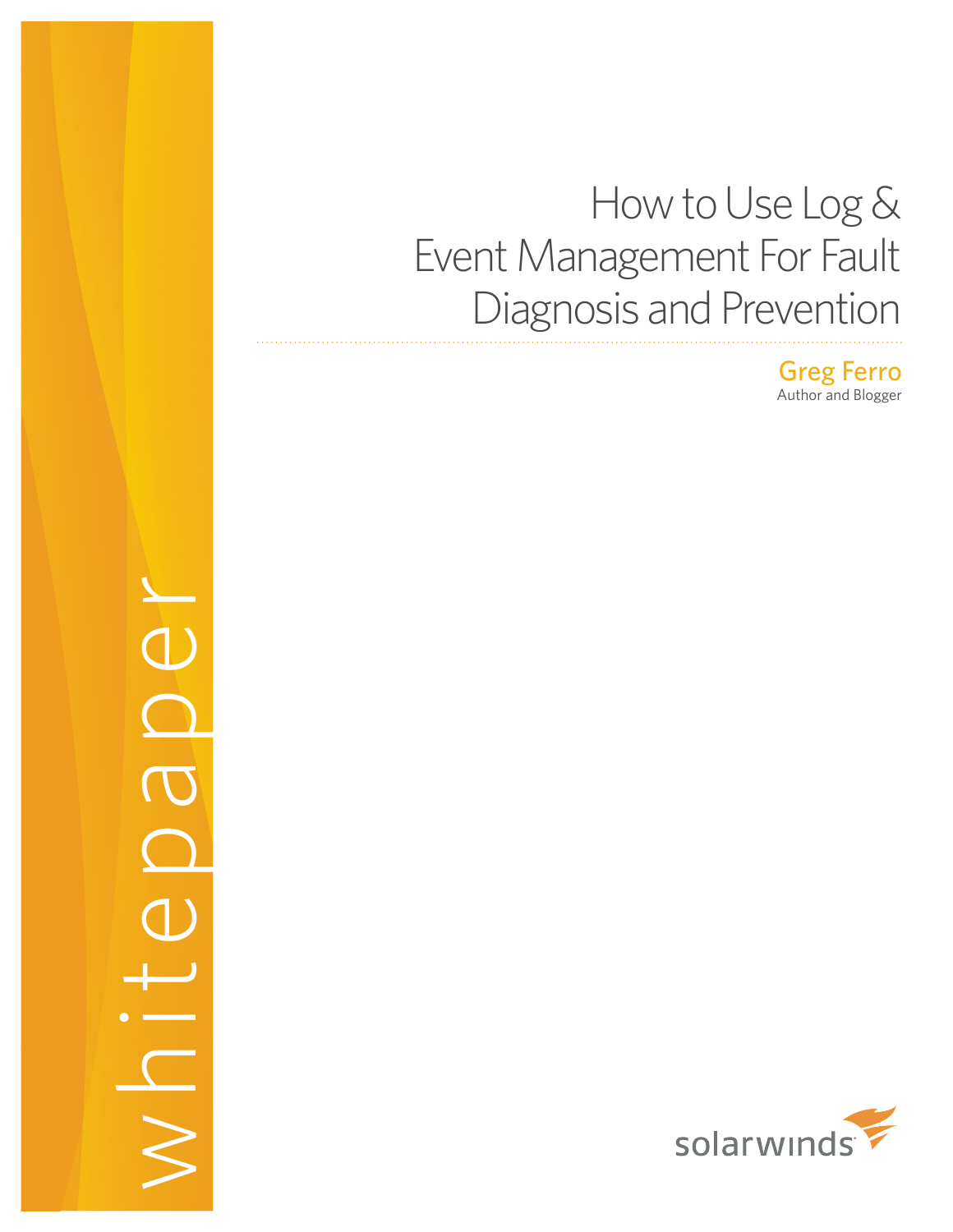

## How to Use Log & Event Management For Fault Diagnosis and Prevention

*What's the process of diagnosing a network fault? It's one of the toughest questions in IT Operations because there is no single or best way. Our IT infrastructures are multi-layered and integrate many different systems: Networks, Servers, and Applications act together to provide the solution and the underlying problem can change at any time.* 

*Often referred to as Security Event Management (SEM), Security Information Management (SIM), or Security Information and Event Management (SIEM), log and event analysis can provide a strategy for fault diagnosis and prevention. This paper looks at satisfying these with what we will refer to as log and event management.*

#### Fault Diagnosis

At a high level, the process of handling a fault breaks down into four steps:

- 1. Find it
- 2. Fix it
- 3. Diagnose the root cause.
- 4. Prevent the fault from happening again

A log & event manager can be either a hardware appliance or a software toolset that assists you with the collection, analysis, and diagnosis of log data from your network devices, applications, and systems. This log data can then be used to detect and troubleshoot network related issues. When customers and users are offline, there is tremendous pressure on IT staff to rapidly locate the source of and start fixing the problem. Log and event management can improve your reaction time by providing an answer to "Where do I start troubleshooting?"

Each system in your infrastructure logs information by default and those logs contain important clues to be used to reactively and proactively solve problems. Fault finding by manually moving from system-to-system to hunt and cross-reference log data is hard, inefficient and delivers poor outcomes. Log and event management products give you a chance to centralize all your log data into a single location, automatically analyze the data and spot trends that could result in issues.

## Find it

Log and event management helps you respond to security, operational, and policy-driven events immediately and minimize the impact to your users. As previously discussed, knowing where to start looking can be as difficult, if not more, than actually fixing the problem. The good news is that all parts of your infrastructure such as the operating system, network equipment, and even application software generates log files that can provide information that you can use to locate the problem.

Where solutions differ from each other is in their ability to correlate the log data with detected anomalies and issues in your infrastructure and then present them in an easy-to-understand format with clearly defined actions. Solutions that present simple search bars hardly satisfy this need. After all, if you knew what to look for, you wouldn't need a log and event management product.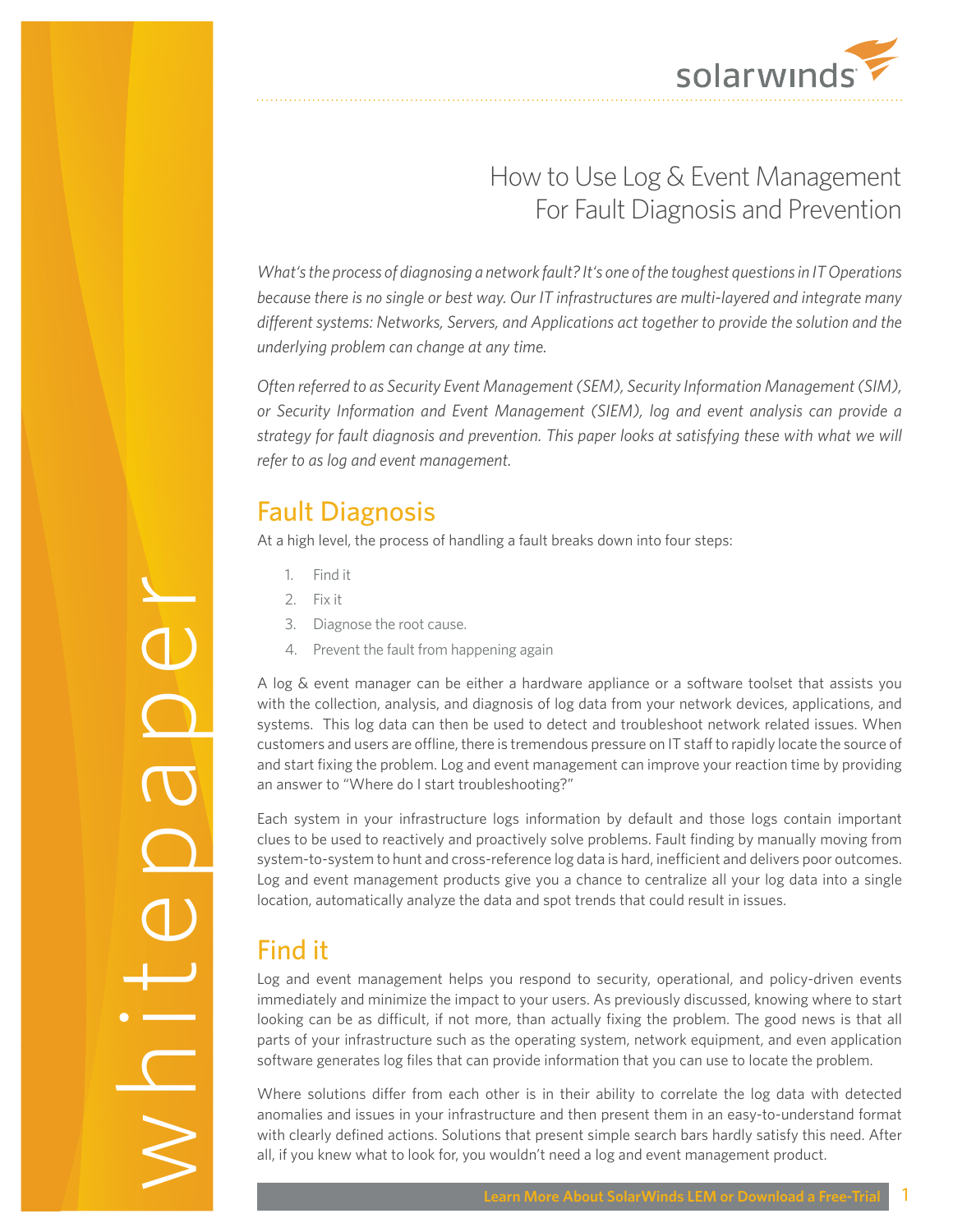

# Fix It

Once you have identified the when and where of your infrastructure issues, you need to determine how best to fix it. More advanced log and event management solutions will provide immediate or automated corrective actions such as: quarantining infected machines; blocking IP addresses; disabling user accounts; killing unauthorized processes; restarting services; and more.

A good logging system also shows that the fault is fixed by not showing error messages.

#### Diagnose the Root Cause

Your IT infrastructure can be large and complex with many interconnected elements so, once you have found and fixed the problem, you need to know that you have identified the root cause so it can be prevented in the future.

Deeper analysis of the log data through ad-hoc search will allow you to perform detailed forensic analysis on events. Search capability across different vendors varies from a basic search toolbar to advanced search that takes advantage of visual data representation.

## Prevent the Fault From Happening Again

Once you have resolved a problem for the first time, there is a good chance that either you or management will want to know that the problem won't occur again or that you will be better prepared next time it happens.

A log and event management system can assist in both fault prevention and fault handling by creating rules for common conditions and correlating those in real-time so you get immediate visibility into potential issues. Examples of correlation rules may include: verify that a firewall is working by measuring flows against a specific pattern; looking for SNMP polling alerts; or looking for application failure logs on your Windows server.

Alerts and automated responses provide a mechanism for immediate action, thereby reducing potential downtime. A log and event system should be able to monitor for specific log messages and then create alerts and take action based on a set of pre-determined rules. Examples of alerts and actions may include: send an alert to the help desk or system operations center with a custom message that helps with the cause of the problem; or to notify and then restart a service or application.

# How SolarWinds Can Help

**Virtual Appliance Means You're Up and Running Faster** - SolarWinds Log & Event Manager (LEM) delivers powerful log management capabilities in a highly affordable, easyto-deploy, virtual appliance that eliminates the hassle of configuring databases, servers or operating systems ensuring that you can be up and running quickly. LEM provides you a set of 300 predefined templates for log monitoring and analysis so you can start to make sense of the logs quickly and easily. LEM provides automatic



support for well-known log types including; Microsoft; Cisco; CheckPoint and many more. These templates, developed from customer reports and requests, are also a starting point for developing your own customized rules in a graphical web interface.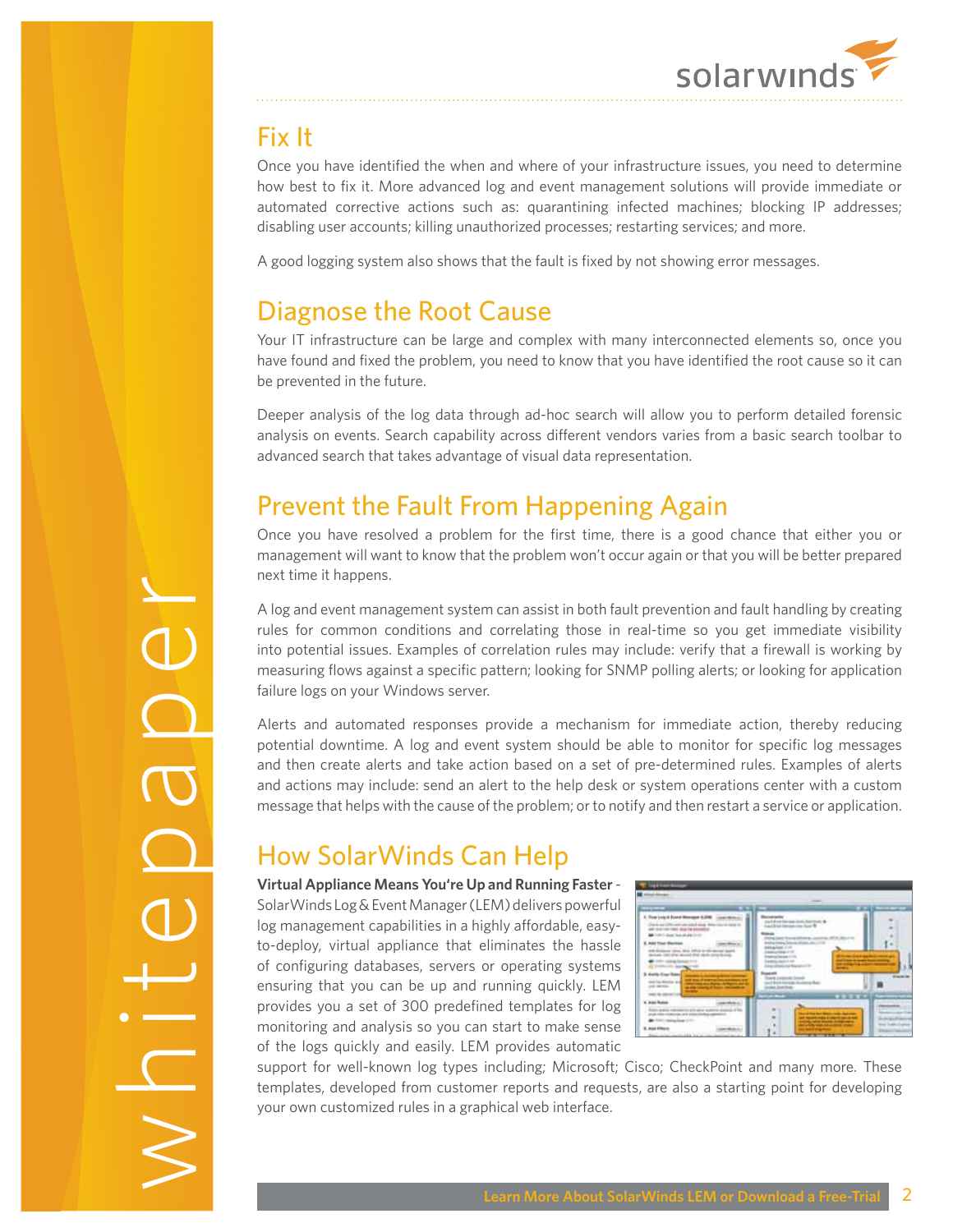

**Know Immediately When Issues Occur** - LEM includes a patented correlation engine that is real-time, inmemory, non-linear and multi-dimensional meaning that you will know immediately if there is an issue in your infrastructure. With LEM's correlation engine you can: send notifications and trigger actions based on event correlation; perform multiple event correlation; and set independent thresholds for activity per event or group of events. LEM comes with over 700 built-in event correlation rules so you can get started immediately.

**Visual Search For Quicker Troubleshooting** - LEM's advanced IT search functionality is built around a point-and-click graphical web interface that allows you to explore your data visually using word clouds, tree maps, bubble charts, and histograms. As you move through your log data, options for searching and sorting are exposed to you in the U/I and the responses to





your queries are intuitively displayed. While a command line interface can be powerful; it requires significant effort and time to reach mastery and works best when you know what to look for. The graphical interface of LEM provides better opportunities to rapidly move into and out of interesting data in the log files, and to verify log files from different devices. It's far superior at problem solving the unknown by providing guidance on how to use the system and better feedback as you progress through narrowing the search.





**Take Automated Responses** - Using a library of built-in Active Responses, LEM executes automated responses needed to mitigate threats and respond to security, operational, and policy-driven events. LEM includes a library of actions including: quarantining infected machines; blocking IP addresses; disabling user accounts; killing unauthorized processes; restarting services; and more.

**Point-and-Click, Drag-and-Drop** - LEM's intuitive graphical user interface is the foundation for its' easeof-use. Leveraging drag-and-drop, and point-and-click features, users can easily sort through all of their log data without having to learn complex query languages. Whether you need to build rules, create custom filters, or simply explore data to get to the bottom of a sticky problem, the visual nature of this interface will save you countless hours.

Download a fully functional, FREE, 30-day trial and see how SolarWinds LEM can be the foundation for your fault diagnosis and prevention.

whitepaper  $\overline{\overline{}}$